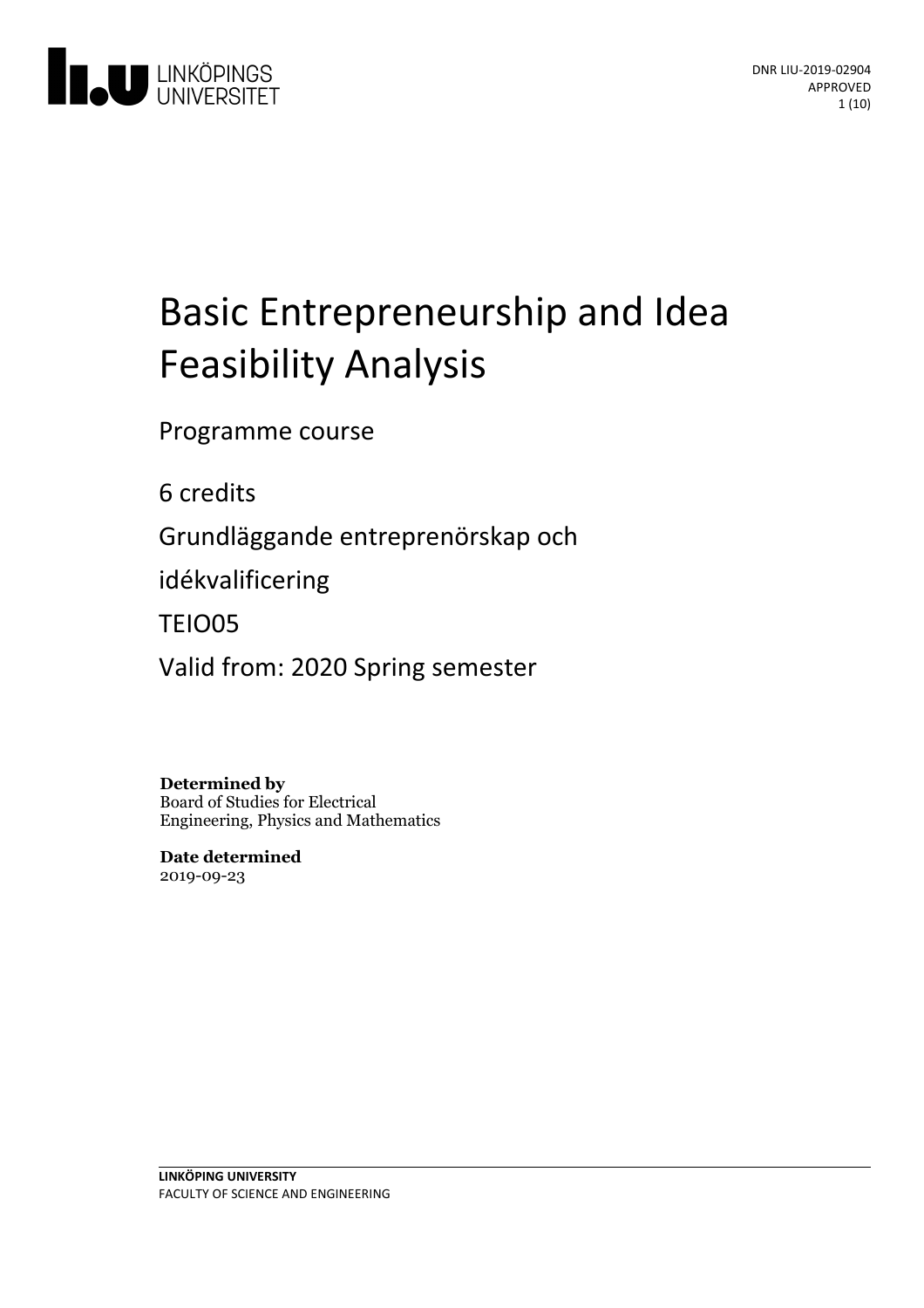## Main field of study

Industrial Engineering and Management

## Course level

First cycle

## Advancement level

 $G<sub>2</sub>X$ 

## Course offered for

- Civic Logistics, Bachelor's Programme
- Electronics Design Engineering, M Sc in Engineering
- Communications, Transport and Infrastructure, M Sc in Engineering

## Specific information

The course is not offered during 2020

## Entry requirements

Note: Admission requirements for non-programme students usually also include admission requirements for the programme and threshold requirements for progression within the programme, or corresponding.

## **Prerequisites**

The requirements for participating in lectures and examination in semester 5.<br>Students are expected to be able to collect and structure information independently, communicate orally and in writing, plan and execute <sup>a</sup> project- based assignment in group and perform basic calculations. They are also expected to have some ability of creative and critical thinking.

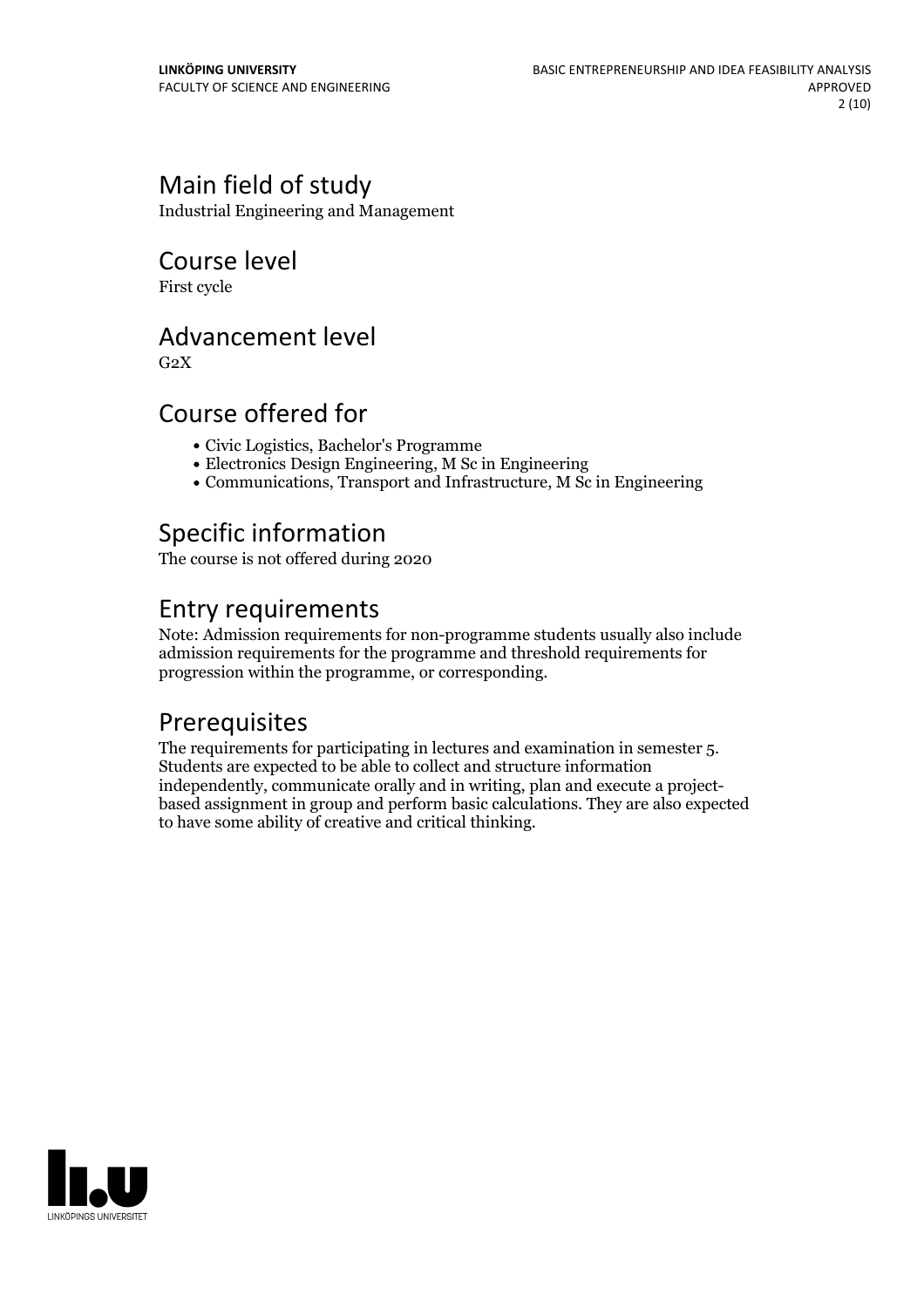## Intended learning outcomes

The purpose of the course is for students to acquire knowledge and abilities within the field of entrepreneurship, with particular focus on formulation and evaluation/qualification of ideas for entrepreneurial ventures. The learning outcomes is that students after the course should

- be able to describe, compare and take a position on different perspectives on entrepreneurship
- be able to reflect on what entrepreneurship can be within their own technological field
- be able to give an account of critical factors for the establishment of an entrepreneurial venture
- be able to give an account of the information and analyses required to evaluate an idea for an entrepreneurial venture and have some ability to collect and analyse relevant information for that purpose
- have some ability to communicate a business idea proposal orally and in writing

## Course content

The course is organised in three themes:

- *What is entrepreneurship?* Students are faced with different perspectives on entrepreneurship and are allowed to form their own opinion of what entrepreneurship may be. *Entrepreneurship as the establishment of new ventures*. What is an
- entrepreneurial venture? How is an idea, upon which a venture could be founded, formed and developed? What organisational forms can an entrepreneurial venture take? What is required for an entrepreneurial venture to stand on its own feet? How are entrepreneurial ventures financed?
- *Idea feasibility analysis*. The process from idea to business plan. The prestudy details (goal/vision, business idea, market and competitive strategy, marketing, business model, profitability and financing).

## Teaching and working methods

The course is organised in terms of lectures and seminars, where theories of entrepreneurship are mixed with, and illustrated by, practical examples, the experiences of our guest lecturers and student practices. Group assignments and individual assignments support learning. *Driving force is an important aspect of entrepreneurship, and students' engagement will therefore be emphasized in the course; the course is to a large extent problem-based and students are required to take responsibility for their own learning, individually and in groups.* The course runs over the entire spring semester.

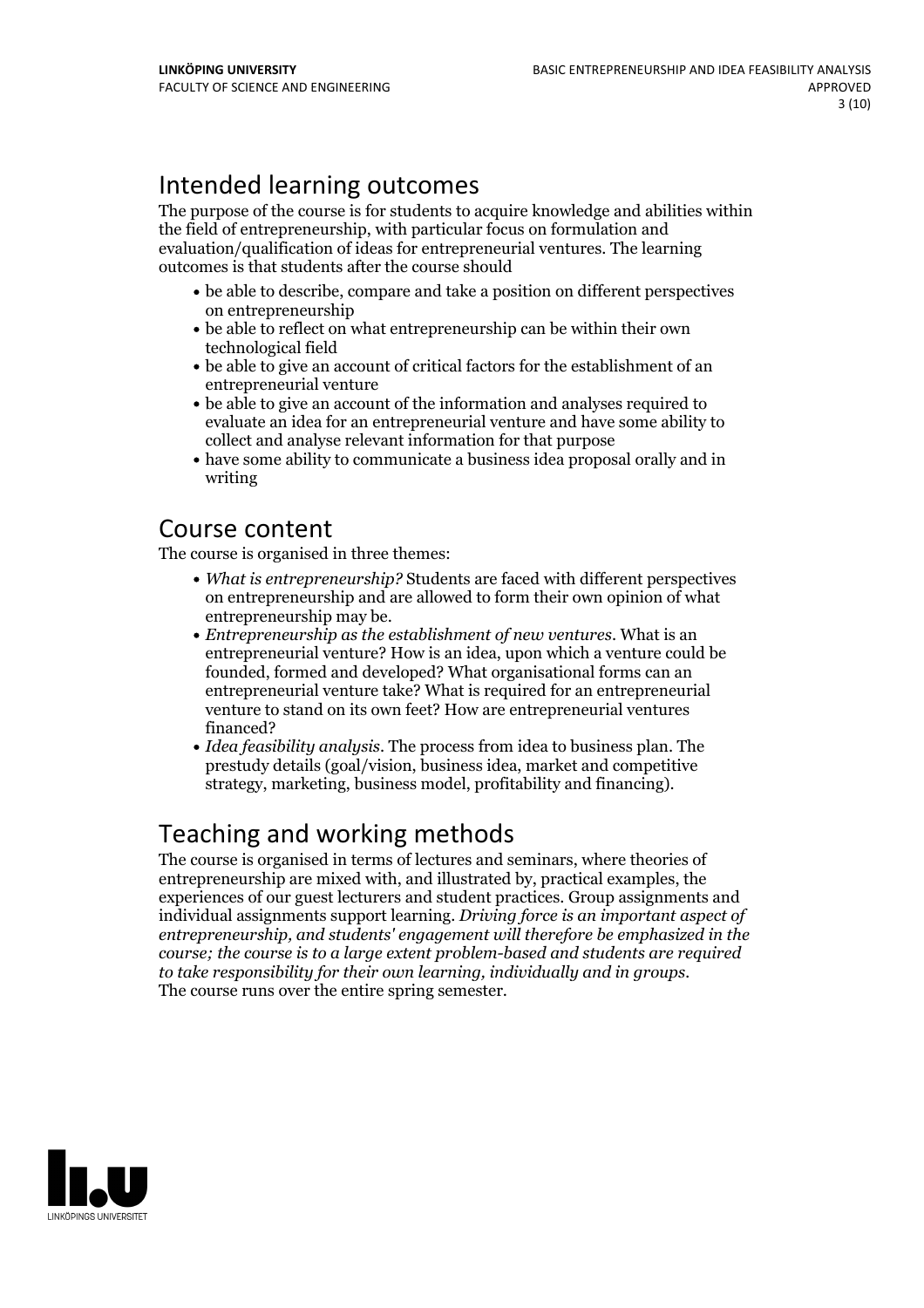## Examination

| UPG1 | Assignments | 2 credits | U, 3, 4, 5 |
|------|-------------|-----------|------------|
| UPG2 | Project     | 4 credits | U, 3, 4, 5 |

The individual assignment and the individual written test serves to secure that every individual have reached the learning goals of the course, they thereby exam all three themes of the course. The group work consist of a feasibility analysis of a business idea and it examines in first hand the themes 2 and 3. The grades on the individual assignments, the written test, the group work and the course as a whole will be based on an assessment of all included elements.

## Grades

Four-grade scale, LiU, U, 3, 4, 5

## Other information

Supplementary courses: Innovative entrepreneurship and business planning

### **About teaching and examination language**

The teaching language is presented in the Overview tab for each course. The examination language relates to the teaching language as follows:

- If teaching language is Swedish, the course as a whole or in large parts, is taught in Swedish. Please note that although teaching language is Swedish, parts of the course could be given in English. Examination language is
- Swedish.<br>• If teaching language is Swedish/English, the course as a whole will be taught in English if students without prior knowledge of the Swedish language participate. Examination language is Swedish or English
- $\bullet$  If teaching language is English, the course as a whole is taught in English. Examination language is English.

### **Other**

The course is conducted in a manner where both men's and women's

The planning and implementation of a course should correspond to the course syllabus. The course evaluation should therefore be conducted with the course syllabus as a starting point.

## Department

Institutionen för ekonomisk och industriell utveckling

## Director of Studies or equivalent

Dag Swartling

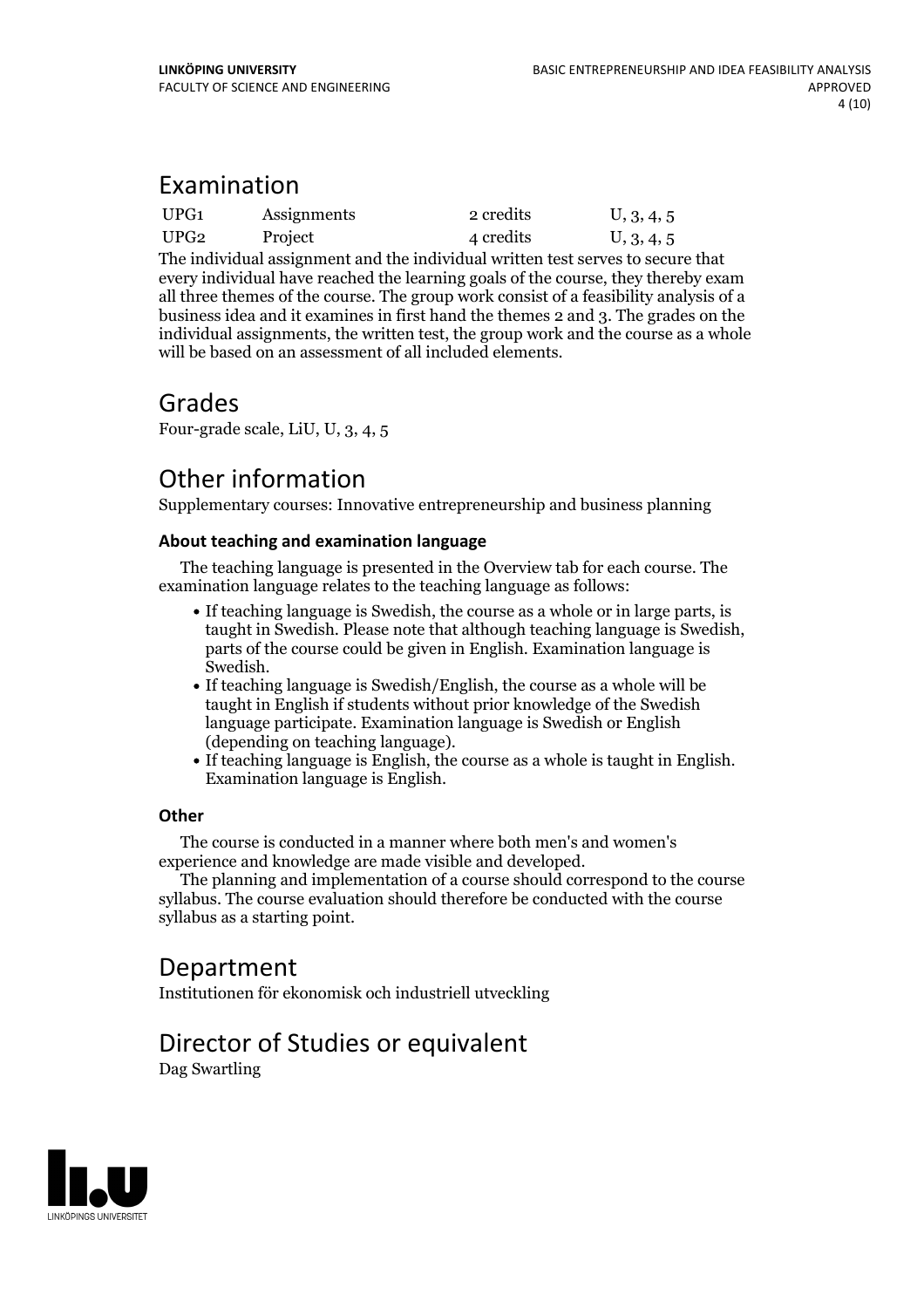## Examiner

Charlotte Norrman

## Course website and other links

<http://www.iei.liu.se/pie/teio05/filarkiv/1.508575/kursPMteio052014.pdf>

## Education components

Preliminary scheduled hours: 48 h Recommended self-study hours: 112 h

Course literature<br>Landström och Löwegren (2009) Entreprenörskap och företagsetablering, Studentlitteratur (huvudbok) McKinsey (1998): Från idé till företag.<br>Affärsplanering för framgång. McKinsey & Company, Göteborg och Stockholm.<br>Vetenskapliga artiklar och bokkapitel, praktikfallsbeskrivningar och annat material som delges via kursens hemsida.

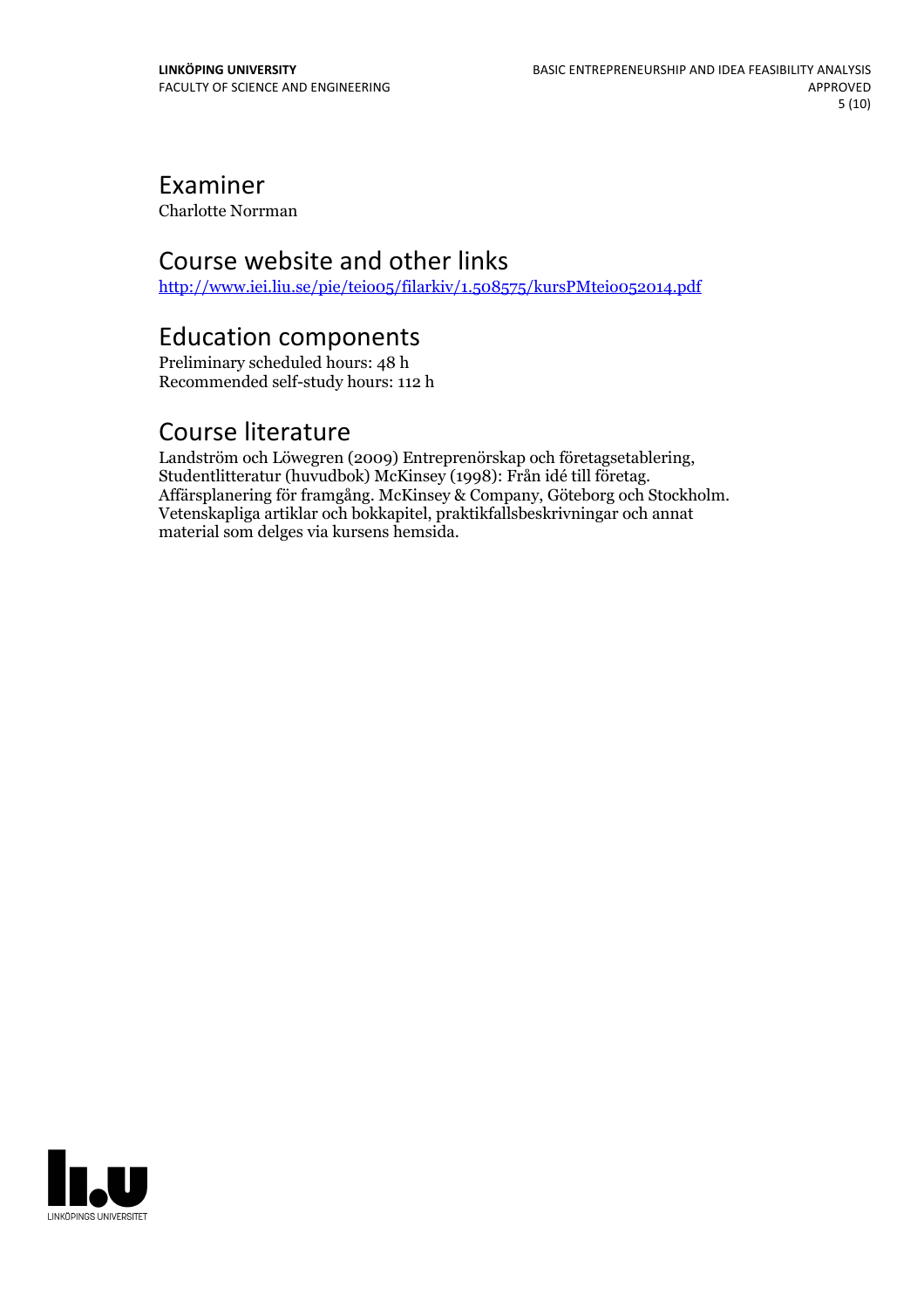## **Common rules**

### **Course syllabus**

A syllabus must be established for each course. The syllabus specifies the aim and contents of the course, and the prior knowledge that a student must have in order to be able to benefit from the course.

### **Timetabling**

Courses are timetabled after a decision has been made for this course concerning its assignment to a timetable module.

### **Interrupting a course**

The vice-chancellor's decision concerning regulations for registration, deregistration and reporting results (Dnr LiU-2015-01241) states that interruptions in study are to be recorded in Ladok. Thus, all students who do not participate in a course for which they have registered must record the interruption, such that the registration on the course can be removed. Deregistration from <sup>a</sup> course is carried outusing <sup>a</sup> web-based form: https://www.lith.liu.se/for-studenter/kurskomplettering?l=en.

### **Cancelled courses**

Courses with few participants (fewer than 10) may be cancelled or organised in a manner that differs from that stated in the course syllabus. The Dean is to deliberate and decide whether a course is to be cancelled or changed from the course syllabus.

### **Guidelines relatingto examinations and examiners**

For details, see Guidelines for education and examination for first-cycle and second-cycle education at Linköping University, http://styrdokument.liu.se/Regelsamling/VisaBeslut/917592.

An examiner must be employed as a teacher at LiU according to the LiU Regulations for Appointments

(https://styrdokument.liu.se/Regelsamling/VisaBeslut/622784). For courses in second-cycle, the following teachers can be appointed as examiner: Professor (including Adjunct and Visiting Professor), Associate Professor (including Adjunct), Senior Lecturer (including Adjunct and Visiting Senior Lecturer), Research Fellow, or Postdoc. For courses in first-cycle, Assistant Lecturer (including Adjunct and Visiting Assistant Lecturer) can also be appointed as examiner in addition to those listed for second-cycle courses. In exceptional cases, a Part-time Lecturer can also be appointed as an examiner at both first- and second cycle, see Delegation of authority for the Board of Faculty of Science and Engineering.

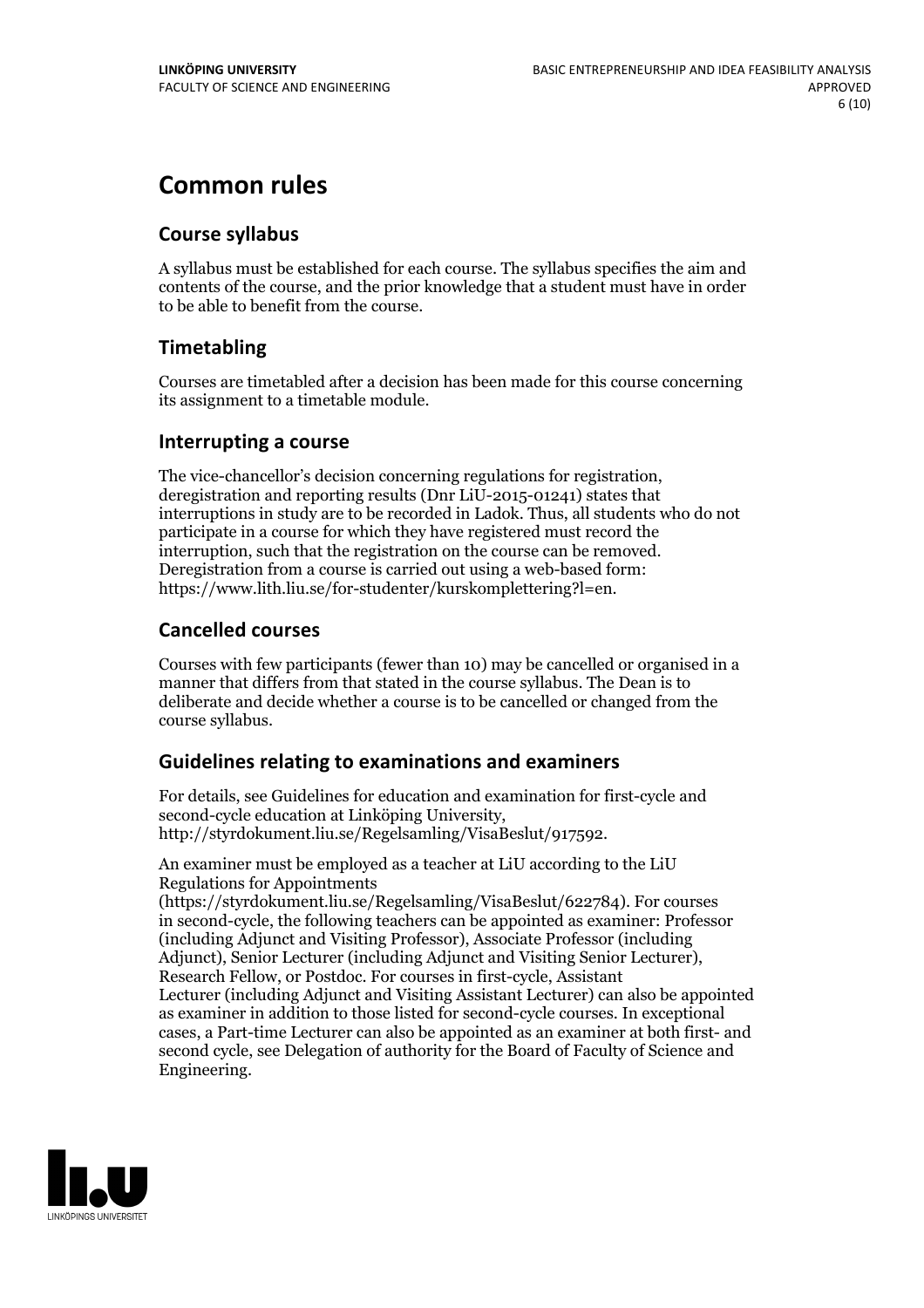### **Forms of examination**

### **Examination**

Written and oral examinations are held at least three times a year: once immediately after the end of the course, once in August, and once (usually) in one of the re-examination periods. Examinations held at other times are to follow a decision of the board of studies.

Principles for examination scheduling for courses that follow the study periods:

- courses given in VT1 are examined for the first time in March, with re-examination in June and August
- courses given in VT2 are examined for the first time in May, with re-examination in August and October
- courses given in HT1 are examined for the first time in October, with re-examination in January and August
- courses given in HT2 are examined for the first time in January, with re-examination in March and in August.

The examination schedule is based on the structure of timetable modules, but there may be deviations from this, mainly in the case of courses that are studied and examined for several programmes and in lower grades (i.e. 1 and 2).

Examinations for courses that the board of studies has decided are to be held in alternate years are held three times during the school year in which the course is given according to the principles stated above.

Examinations for courses that are cancelled orrescheduled such that they are not given in one or several years are held three times during the year that immediately follows the course, with examination scheduling that corresponds to the scheduling that was in force before the course was cancelled or rescheduled.

When a course is given for the last time, the regular examination and two re-<br>examinations will be offered. Thereafter, examinations are phased out by offering three examinations during the following academic year at the same times as the examinations in any substitute course. If there is no substitute course, three examinations will be offered during re-examination periods during the following academic year. Other examination times are decided by the board of studies. In all cases above, the examination is also offered one more time during the academic year after the following, unless the board of studies decides otherwise.

If a course is given during several periods of the year (for programmes, or on different occasions for different programmes) the board or boards of studies determine together the scheduling and frequency of re-examination occasions.

### **Registration for examination**

In order to take an examination, a student must register in advance at the Student Portal during the registration period, which opens 30 days before the date of the examination and closes 10 days before it. Candidates are informed of the location of the examination by email, four days in advance. Students who have not

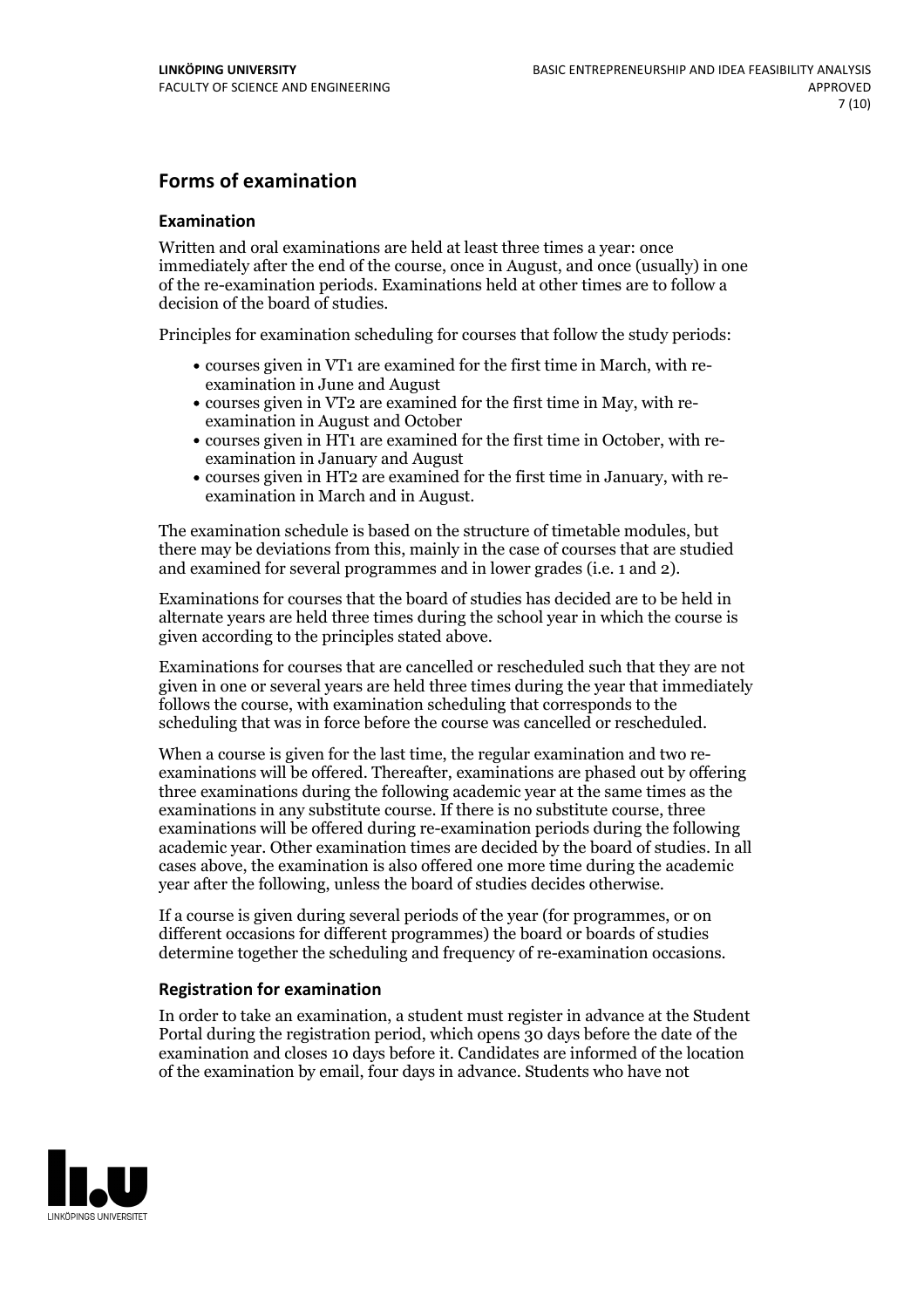registered for an examination run the risk of being refused admittance to the examination, if space is not available.

Symbols used in the examination registration system:

\*\* denotes that the examination is being given for the penultimate time.

\* denotes that the examination is being given for the last time.

### **Code of conduct for students during examinations**

Details are given in a decision in the university's rule book: http://styrdokument.liu.se/Regelsamling/VisaBeslut/622682.

### **Retakes for higher grade**

Students at the Institute of Technology at LiU have the right to retake written examinations and computer-based examinations in an attempt to achieve a higher grade. This is valid for all examination components with code "TEN" and "DAT". The same right may not be exercised for other examination components, unless otherwise specified in the course syllabus.

A retake is not possible on courses that are included in an issued degree diploma.

### **Retakes of other forms of examination**

Regulations concerning retakes of other forms of examination than written examinations and computer-based examinations are given in the LiU guidelines

http://styrdokument.liu.se/Regelsamling/VisaBeslut/917592.

### **Plagiarism**

For examinations that involve the writing of reports, in cases in which it can be assumed that the student has had access to other sources (such as during project work, writing essays, etc.), the material submitted must be prepared in accordance with principles for acceptable practice when referring to sources (references or quotations for which the source is specified) when the text, images, ideas, data,  $\vec{e}$  etc. of other people are used. It is also to be made clear whether the author has reused his or her own text, images, ideas, data, etc. from previous examinations, such as degree projects, project reports, etc. (this is sometimes known as "self- plagiarism").

A failure to specify such sources may be regarded as attempted deception during examination.

### **Attempts to cheat**

In the event of <sup>a</sup> suspected attempt by <sup>a</sup> student to cheat during an examination, or when study performance is to be assessed as specified in Chapter <sup>10</sup> of the Higher Education Ordinance, the examiner is to report this to the disciplinary board of the university. Possible consequences for the student are suspension from study and a formal warning. More information is available at https://www.student.liu.se/studenttjanster/lagar-regler-rattigheter?l=en.

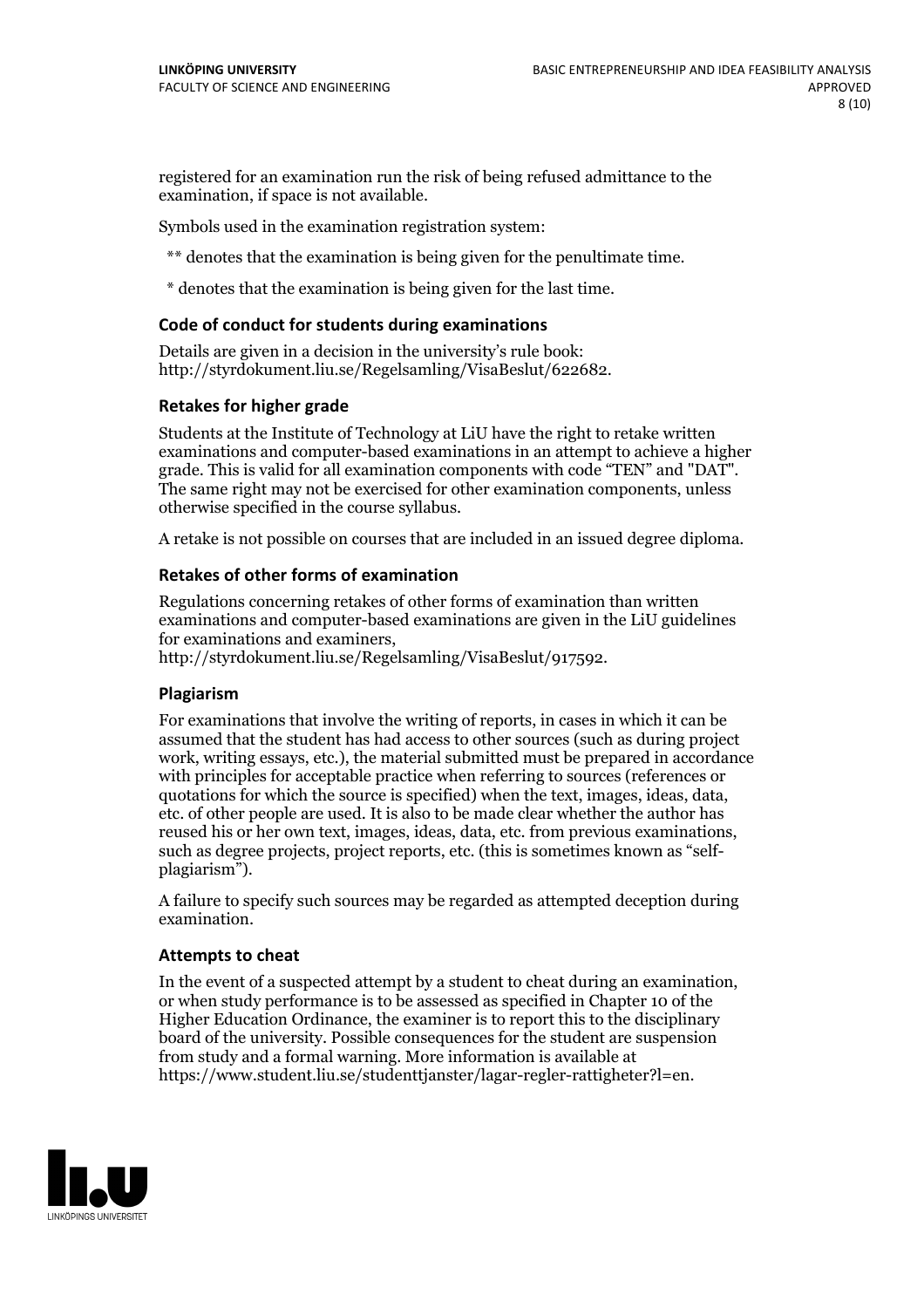### **Grades**

The grades that are preferably to be used are Fail (U), Pass (3), Pass not without distinction  $(4)$  and Pass with distinction  $(5)$ .

- 1. Grades U, 3, 4, 5 are to be awarded for courses that have written
- examinations. 2. Grades Fail (U) and Pass (G) may be awarded for courses with <sup>a</sup> large degree of practical components such as laboratory work, project work and group work. 3. Grades Fail (U) and Pass (G) are to be used for degree projects and other
- independent work.

### **Examination components**

- 
- 1. Grades U, 3, 4, <sup>5</sup> are to be awarded for written examinations (TEN). 2. Examination components for which the grades Fail (U) and Pass (G) may be awarded are laboratory work (LAB), project work (PRA), preparatory written examination (KTR), oral examination (MUN), computer-based
- examination (DAT), home assignment (HEM), and assignment (UPG). 3. Students receive grades either Fail (U) or Pass (G) for other examination components in which the examination criteria are satisfied principally through active attendance such as other examination (ANN), tutorial group
- (BAS) or examination item (MOM). 4. Grades Fail (U) and Pass (G) are to be used for the examination components Opposition (OPPO) and Attendance at thesis presentation (AUSK) (i.e. part of the degree project).

For mandatory components, the following applies: If special circumstances prevail, and if it is possible with consideration of the nature of the compulsory component, the examiner may decide to replace the compulsory component with another equivalent component. (In accordance with the LiU Guidelines for education and examination for first-cycle and second-cycle education at Linköping University, http://styrdokument.liu.se/Regelsamling/VisaBeslut/917592).

For written examinations, the following applies: If the LiU coordinator for students with disabilities has granted a student the right to an adapted examination for a written examination in an examination hall, the student has the right to it. If the coordinator has instead recommended for the student an adapted examination or alternative form of examination, the examiner may grant this if the examiner assesses that it is possible, based on consideration of the course objectives. (In accordance with the LiU Guidelines for education and examination for first-cycle and second-cycle education at Linköping University, http://styrdokument.liu.se/Regelsamling/VisaBeslut/917592).

The examination results for a student are reported at the relevant department.

### **Regulations (applyto LiU in its entirety)**

The university is a government agency whose operations are regulated by